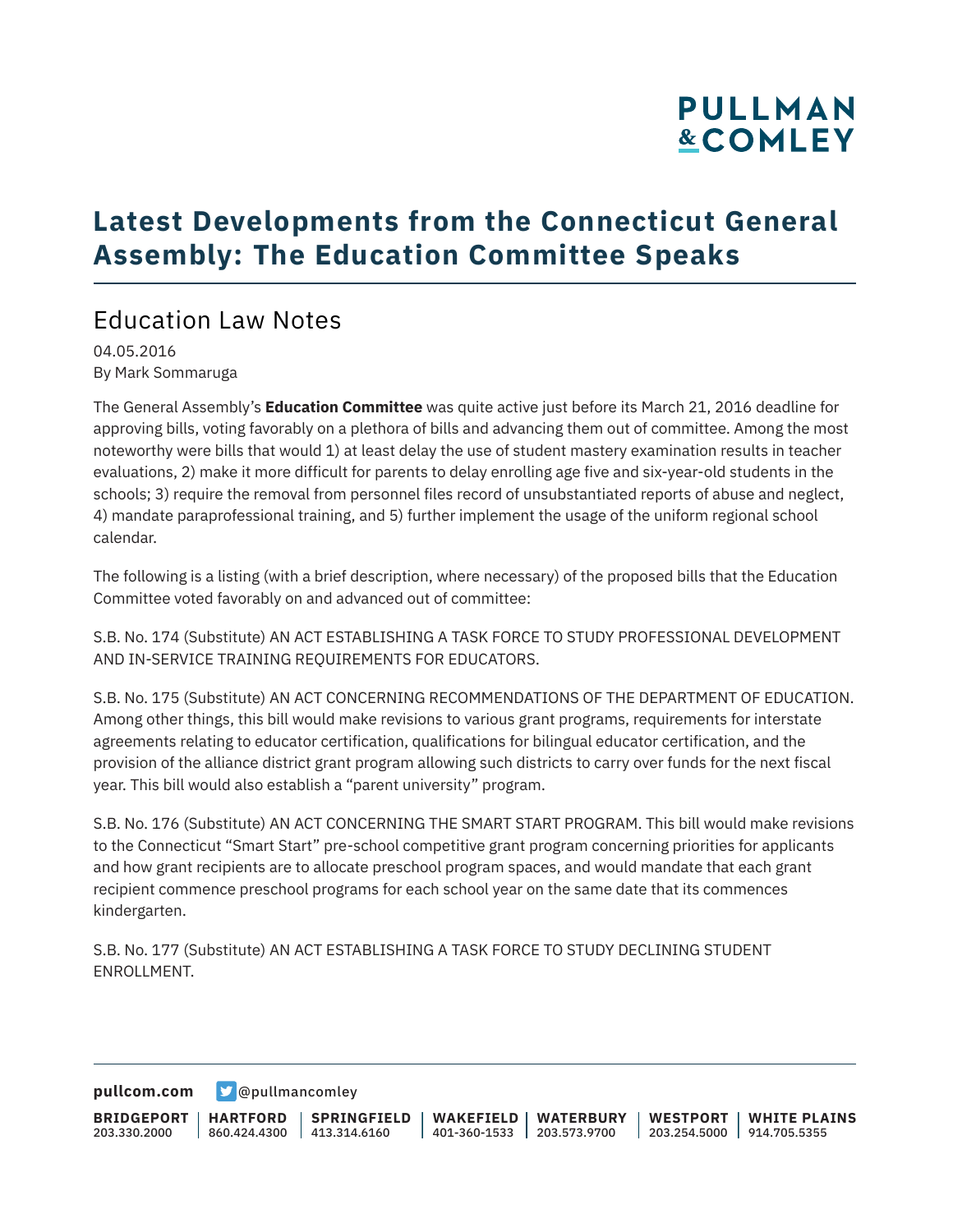### Latest Developments from the Connecticut General Assembly: The Education Committee Speaks

S.B. No. 178 (Substitute) AN ACT CONCERNING THE LEGISLATIVE COMMISSIONERS' RECOMMENDATIONS FOR TECHNICAL REVISIONS TO THE EDUCATION AND EARLY CHILDHOOD STATUTES. The bill purports to make various technical revisions to the education and early childhood statutes.

S.B. No. 179 (RAISED) AN ACT CONCERNING EDUCATION ISSUES. This bill would require the Department of Education to study issues relating to education in the state.

S.B. No. 315 (RAISED) AN ACT CONCERNING DISTINCTION FOR SCHOOL DISTRICTS THAT PROVIDE EXEMPLARY VETERAN EDUCATION PROGRAMS. This bill would establish an exemplary veteran's education program distinction to be awarded to local and regional boards of education that provide students with opportunities to learn about the contributions of veterans.

S.B. No. 316 (Substitute) AN ACT CONCERNING THE POSTING OF CARELINE INFORMATION IN PUBLIC SCHOOLS. This bill would require local and regional boards of education to post in each of their schools the telephone number for the Department of Children and Families' Careline, which could be used to report suspected abuse or neglect of children.

S.B. No. 317 (Substitute) AN ACT CONCERNING DYSLEXIA. This bill would require any person applying for a remedial reading, remedial language arts or reading consultant endorsement to have completed a course that includes instruction on the detection of and interventions for dyslexia.

S.B. No. 318 (Substitute) AN ACT CONCERNING PRIVATE SCHOOL TRANSPORTATION. Notwithstanding the current title, this substitute bill would specify list transportation as among the services that a school district could opt to receive or (not receive) from a regional educational service center ["RESC"]. The latest substitute bill appears to remove the regional uniform school calendar as an item exempt from a school district's ability to opt in or out of RESC services.

S.B. No. 319 (Substitute) AN ACT CONCERNING NOTIFICATION TO SCHOOLS OF PROTECTIVE OR RESTRAINING ORDERS AFFECTING STUDENTS. This bill would require the clerk of the Superior Court to provide notice to a school district after granting a protective or restraining order that involves a student.

S.B. No. 323 (RAISED) AN ACT CONCERNING UNSUBSTANTIATED ALLEGATIONS OF ABUSE AND NEGLECT BY SCHOOL EMPLOYEES. Mirroring legislation that was vetoed last year by Governor Malloy, this bill would require the removal of all references in a school employee's personnel records of a report and investigation relating to an unsubstantiated allegation of abuse or neglect by the employee and prohibit the use of such report and investigation against such school employee for any purpose relating to his or her employment. This bill would, however, permit school districts to continue to conduct their own investigations into such employee misconduct.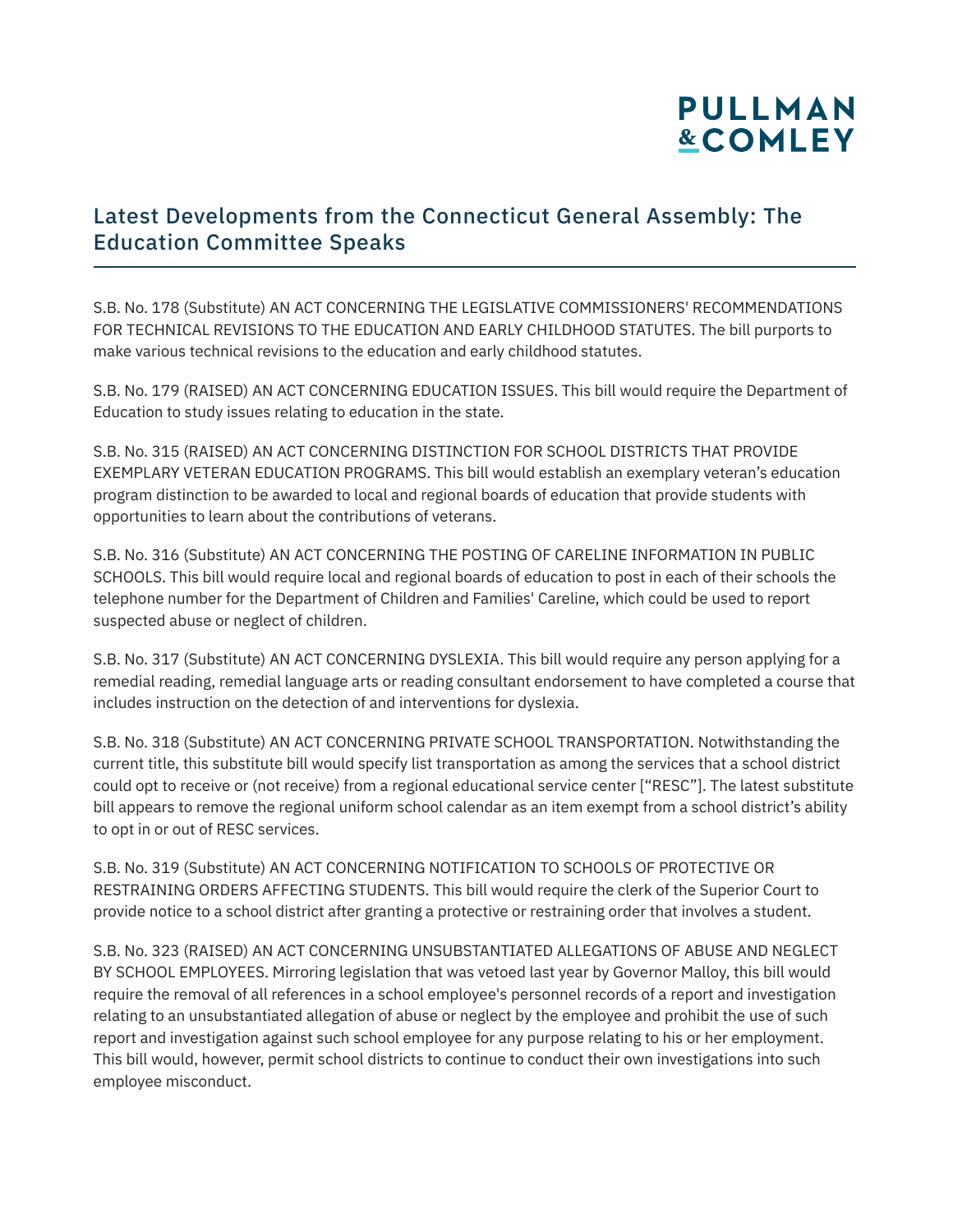### Latest Developments from the Connecticut General Assembly: The Education Committee Speaks

S.B. No. 376 (RAISED) AN ACT CONCERNING STATE FUNDING FOR EDUCATION. This bill would require the Department of Education to study issues relating to state funding for education.

S.B. No. 377 (Substitute) AN ACT CONCERNING THE SCHOOL HEALTH CURRICULUM AND CANCER AWARENESS. This bill would mandate the inclusion of cancer awareness (including but not limited to age and developmentally appropriate instruction in the performance of self-examinations for breast cancer and testicular cancer) in school health curriculum.

S.B. No. 379 (RAISED) AN ACT CONCERNING THE RECOMMENDATIONS OF THE MINORITY TEACHER RECRUITMENT TASK FORCE. This bill would delay the termination of the minority teacher recruitment task force until next year, establish a "Minority Teacher Recruitment Policy Oversight Council" within the Department of Education, and require the Department of Education to conduct an annual survey of students regarding the effectiveness of minority teacher recruitment programs.

S.B. No. 380 (RAISED) AN ACT CONCERNING THE EXCLUSION OF STUDENT PERFORMANCE RESULTS ON THE MASTERY EXAMINATION FROM TEACHER EVALUATIONS. This bill would exclude student performance results on mastery examinations from teacher performance evaluations. The State Board of Education would then be required to revise the model teacher evaluation guidelines and support program to exclude the use of student performance data from the mastery examination.

S.B. No. 381 (Substitute) AN ACT ESTABLISHING A TASK FORCE TO STUDY SCHOOL CLIMATE. This bill would establish a task force to review, streamline and align state policies relating to school climate, bullying, school safety and social-emotional learning.

S.B. No. 382 (RAISED) AN ACT CONCERNING TEACHER PREPARATION PROGRAMS. This bill would require the Department of Education and the Office of Higher Education (by no later than December 31, 2016) to enter into an agreement with the Council for the Accreditation of Educator Preparation for the purposes of accrediting and establishing standards for teacher preparation programs in the state.

S.B. No. 383 (RAISED) AN ACT CONCERNING THE TECHNICAL HIGH SCHOOL SYSTEM. This bill would designate the superintendent of the technical high school system as an administrative head for purposes of carrying out the responsibilities concerning the technical high school system budget, mandate that the budget contain a statement of staffing needs, and establish a manufacturing training for "incumbent workers" pilot program. "Incumbent workers" are defined as individuals who are employed in this state, but who are in need of additional skills, training or education in order to upgrade employment.

H.B. No. 5304 (RAISED) AN ACT CONCERNING AUTHORIZATION OF STATE GRANT COMMITMENTS FOR SCHOOL BUILDING PROJECTS. This bill authorizes state grant commitments for specific school building projects.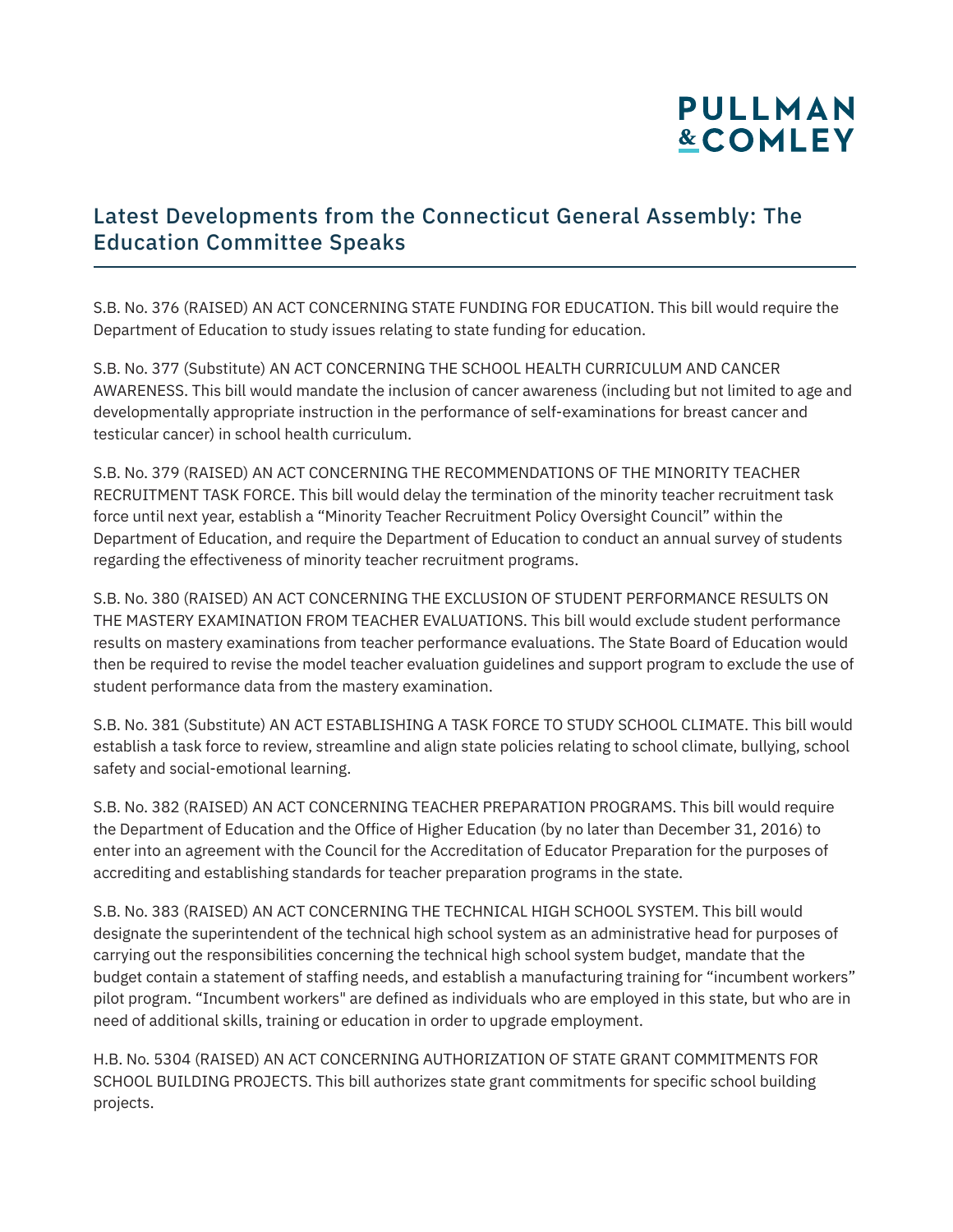### Latest Developments from the Connecticut General Assembly: The Education Committee Speaks

H.B. No. 5305 (RAISED) AN ACT CONCERNING SCHOOL PARAPROFESSIONAL TRAINING. This bill would require local and regional boards of education to annually provide training to all paraprofessionals. Such training shall (1) provide information necessary to instruct paraprofessional on their duties and responsibilities, (2) be consistent with the specific needs of the student(s) to whom the paraprofessional will be assigned, and (3) be provided before the start of the school year by the immediate supervisor of the paraprofessional and with pay. In the case of a paraprofessional who is hired by a board of education after the start of the school year or who has been reassigned during the school year, such training shall be provided to the paraprofessional before such paraprofessional's assignment or reassignment begins.

H.B. No. 5306 (Substitute) AN ACT CONCERNING RECOMMENDATIONS OF THE OFFICE OF EARLY CHILDHOOD. This bill would expand the eligibility requirements for the "Care4Kids" program; require certain applicants to the Office of Early Childhood to submit to criminal background checks; permit the Commissioner of Early Childhood to waive the requirement of submitting a new license application; remove the licensure exemption for the Boys & Girls Clubs of America; expand the membership of the Home Visitation Program Consortium and local school readiness councils; authorize the Commissioner to enter into agreements in child care service licensing matters; eliminate the child care facilities grant program; and make other "minor" and technical changes to the early childhood statutes.

H.B. No. 5307 (Substitute) AN ACT PROHIBITING THE UNREASONABLE DELAY OF ENROLLING A CHILD IN KINDERGARTEN. This bill would limit the ability of parents not to enroll five and six year old children in school to circumstances where (1) a licensed physician certifies that the child should not attend school until age seven, or (2) the child has been identified as having a "developmental delay" via either the Birth-to-Three or public school district PPT process.

H.B. No. 5308 (Substitute) AN ACT CONCERNING REVISIONS TO THE DEPARTMENT OF EDUCATION'S FRAMEWORK FOR RESPONSE TO INTERVENTION. This bill would require the Department of Education (by no later than July 1, 2017) to update its 2008 framework for response to intervention entitled "Using Scientific Research-Based Interventions: Improving Education for All Students."

H.B. No. 5466 (Substitute) AN ACT CONCERNING CRIMINAL HISTORY RECORDS CHECKS FOR HOUSEHOLD MEMBERS AND PROVIDING CHILD CARE FOR ASSISTANCE RECIPIENTS ENROLLED IN APPROVED HIGHER EDUCATION PROGRAMS. This bill would require background checks for any person who is a household member in a family child care home.

H.B. No. 5467 (Substitute) AN ACT ESTABLISHING A RED RIBBON PASS PROGRAM. This bill would establish a Red Ribbon PASS Program to recognize physically active school districts.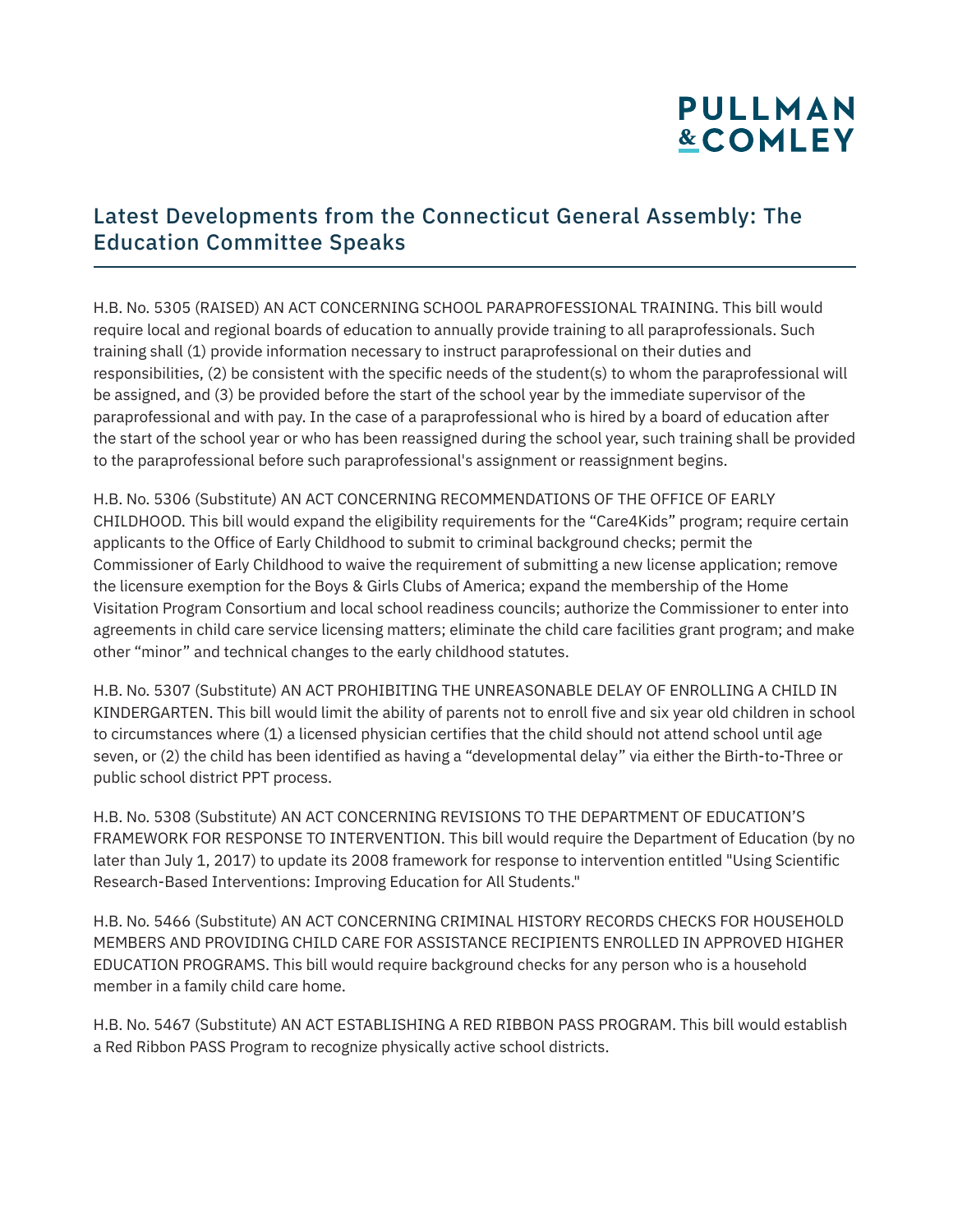### Latest Developments from the Connecticut General Assembly: The Education Committee Speaks

H.B. No. 5468 (Substitute) AN ACT ESTABLISHING A TASK FORCE TO STUDY ISSUES RELATING TO THE RECRUITMENT OF MANUFACTURING TEACHERS.

H.B. No. 5469 (Substitute) AN ACT CONCERNING STUDENT DATA PRIVACY. This bill would protect the privacy of student information vis-à-vis school district dealings with contractors. This bill would also limit the disclosure of student "directory information" only to situations where the request is for school purposes.

H.B. No. 5470 (Substitute) AN ACT CONCERNING A PILOT PROGRAM FOR STUDENTS IN HIGH SCHOOL INTERESTED IN PURSUING A COLLEGE DEGREE IN EDUCATION. This bill would establish an "educator pathways pilot program" to encourage and recruit minority students to pursue a career in education.

H.B. No. 5550 (Substitute) AN ACT CONCERNING VARIOUS REVISIONS AND ADDITIONS TO THE EDUCATION STATUTES. Among other things, this bill would: a) delay for one year the various revisions to the high school graduation requirements; b) delay the requirement that a teacher must have a master's degree in order to receive a professional educators certificate until 2018; c) require the State Department of Education to notify school districts by August 15 of each year of their students' test scores on mastery examinations; d) revise the truancy law to clarify that in-school suspensions are not absences; e) require that the notice given by a superintendent to a parent of a student found to have a defect in vision or disease of the eyes via the vision screening include a recommendation for the student to be examined by a licensed optometrist or ophthalmologist; f) limit the ability of school districts to seize and search student mobile devices; g) give the Auditors of Public Accounts the authority to request further information from school districts about private special education placements; and h) allow school districts to establish a "Pipeline for Connecticut's Future" program, which involves districts partnering with local businesses to offer off site training and course credit to students.

H.B. No. 5553 (RAISED) AN ACT CONCERNING ELEMENTARY AND SECONDARY EDUCATION ISSUES. This bill would require the Department of Education to study issues relating to elementary and secondary education issues in the state.

H.B. No. 5554 (Substitute) AN ACT CONCERNING REGIONAL EDUCATION. This bill would require the Department of Administrative Services to review projected enrollment figures included in grant applications for school building projects, and perform a regional school capacity assessment that analyzes student enrollment for each school facility in adjacent school districts. This bill would also authorize regional educational service centers to enter into agreements with school districts to provide administrative services, and permit school districts to use the aggregate expenditure data of a cooperative arrangement for purposes of reporting requirements.